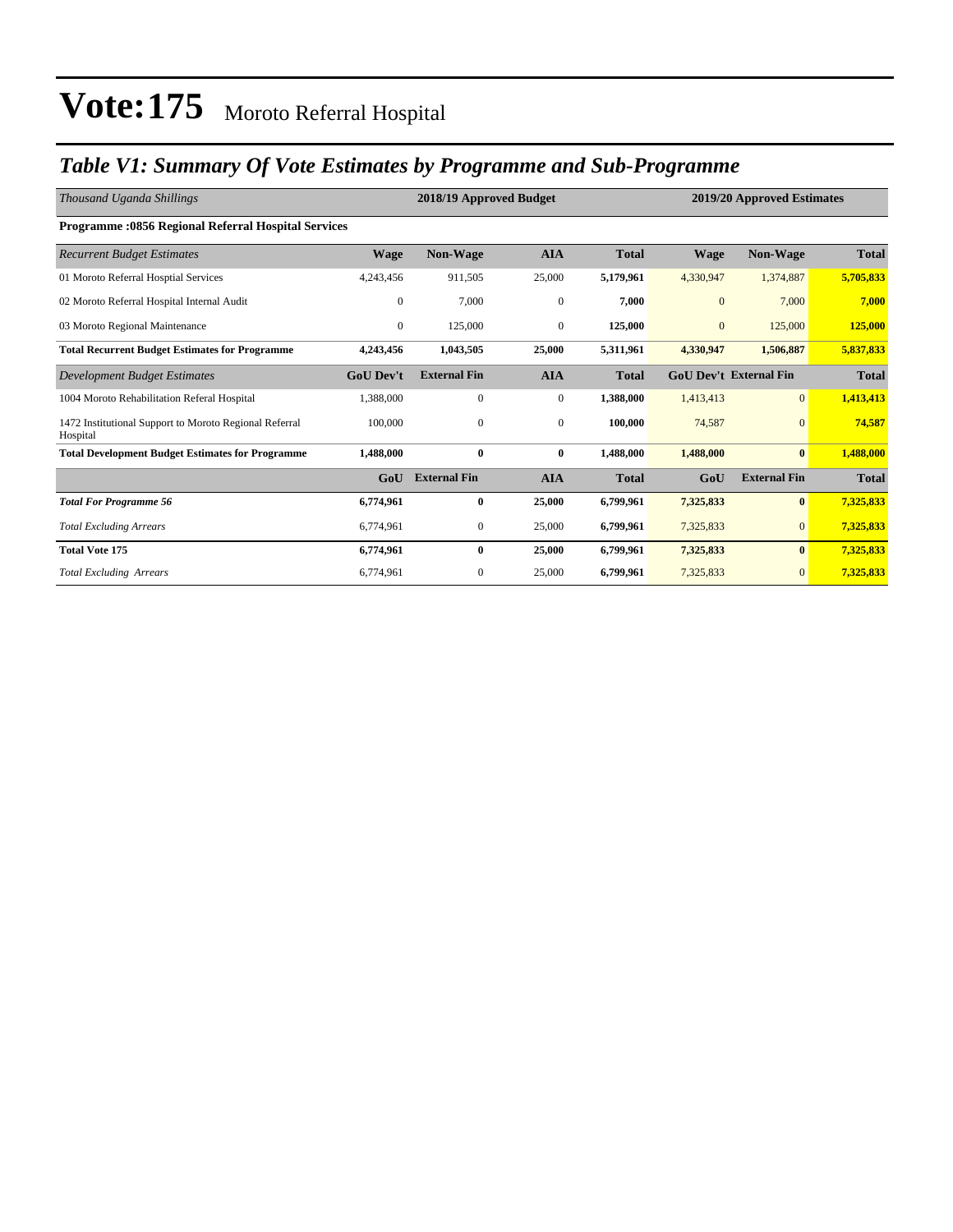### *Table V2: Summary Vote Estimates by Item*

| Thousand Uganda Shillings                                   |           | 2018/19 Approved Budget |          |           |                  | 2019/20Approved Estimates |              |
|-------------------------------------------------------------|-----------|-------------------------|----------|-----------|------------------|---------------------------|--------------|
|                                                             | GoU       | <b>External Fin</b>     | AIA      | Total     | GoU              | <b>External Fin</b>       | <b>Total</b> |
| <b>Employees, Goods and Services (Outputs Provided)</b>     | 5,286,961 | $\bf{0}$                | 25,000   | 5,311,961 | 5,837,833        | $\bf{0}$                  | 5,837,833    |
| 211101 General Staff Salaries                               | 4,243,456 | $\bf{0}$                | $\bf{0}$ | 4,243,456 | 4,330,947        | $\bf{0}$                  | 4,330,947    |
| 211102 Contract Staff Salaries                              | $\bf{0}$  | $\bf{0}$                | 6,300    | 6,300     | $\bf{0}$         | $\bf{0}$                  | $\bf{0}$     |
| 211103 Allowances (Inc. Casuals, Temporary)                 | 67,000    | $\bf{0}$                | $\bf{0}$ | 67,000    | 67,000           | $\bf{0}$                  | 67,000       |
| 212102 Pension for General Civil Service                    | 58,044    | $\bf{0}$                | $\bf{0}$ | 58,044    | 75,997           | $\bf{0}$                  | 75,997       |
| 213001 Medical expenses (To employees)                      | 12,528    | $\bf{0}$                | $\bf{0}$ | 12,528    | 12,528           | $\bf{0}$                  | 12,528       |
| 213002 Incapacity, death benefits and funeral expenses      | 6,000     | $\bf{0}$                | $\bf{0}$ | 6,000     | 6,000            | $\bf{0}$                  | 6,000        |
| 213004 Gratuity Expenses                                    | 56,329    | $\bf{0}$                | $\bf{0}$ | 56,329    | 100,558          | $\bf{0}$                  | 100,558      |
| 221001 Advertising and Public Relations                     | 7,000     | $\bf{0}$                | $\bf{0}$ | 7,000     | 4,200            | $\bf{0}$                  | 4,200        |
| 221002 Workshops and Seminars                               | 23,000    | $\bf{0}$                | $\bf{0}$ | 23,000    | 23,000           | $\bf{0}$                  | 23,000       |
| 221003 Staff Training                                       | 20,000    | $\bf{0}$                | $\bf{0}$ | 20,000    | 20,000           | $\bf{0}$                  | 20,000       |
| 221004 Recruitment Expenses                                 | 3,000     | $\bf{0}$                | $\bf{0}$ | 3,000     | 3,000            | $\bf{0}$                  | 3,000        |
| 221006 Commissions and related charges                      | 20,000    | $\bf{0}$                | $\bf{0}$ | 20,000    | 20,000           | $\bf{0}$                  | 20,000       |
| 221007 Books, Periodicals & Newspapers                      | 3,000     | $\bf{0}$                | $\bf{0}$ | 3,000     | 3,000            | $\bf{0}$                  | 3,000        |
| 221008 Computer supplies and Information Technology<br>(TT) | 10,000    | $\bf{0}$                | $\bf{0}$ | 10,000    | 10,000           | $\bf{0}$                  | 10,000       |
| 221009 Welfare and Entertainment                            | 15,000    | $\bf{0}$                | $\bf{0}$ | 15,000    | 15,000           | $\bf{0}$                  | 15,000       |
| 221010 Special Meals and Drinks                             | 16,000    | $\bf{0}$                | $\bf{0}$ | 16,000    | 16,000           | $\bf{0}$                  | 16,000       |
| 221011 Printing, Stationery, Photocopying and Binding       | 29,000    | $\bf{0}$                | $\bf{0}$ | 29,000    | 29,000           | $\bf{0}$                  | 29,000       |
| 221012 Small Office Equipment                               | 10,000    | $\bf{0}$                | $\bf{0}$ | 10,000    | 10,000           | $\bf{0}$                  | 10,000       |
| 221014 Bank Charges and other Bank related costs            | $\bf{0}$  | $\boldsymbol{0}$        | 2,000    | 2,000     | $\boldsymbol{0}$ | $\bf{0}$                  | $\bf{0}$     |
| 221016 IFMS Recurrent costs                                 | 4,000     | $\bf{0}$                | $\bf{0}$ | 4,000     | 4,000            | $\bf{0}$                  | 4,000        |
| 222001 Telecommunications                                   | 24,978    | $\bf{0}$                | $\bf{0}$ | 24,978    | 24,977           | $\bf{0}$                  | 24,977       |
| 223001 Property Expenses                                    | 23,000    | $\bf{0}$                | $\bf{0}$ | 23,000    | 23,000           | $\bf{0}$                  | 23,000       |
| 223003 Rent – (Produced Assets) to private entities         | 16,000    | $\bf{0}$                | $\bf{0}$ | 16,000    | 16,000           | $\bf{0}$                  | 16,000       |
| 223005 Electricity                                          | 73,000    | $\bf{0}$                | $\bf{0}$ | 73,000    | 228,000          | $\bf{0}$                  | 228,000      |
| 223006 Water                                                | 20,104    | 0                       | $\bf{0}$ | 20,104    | 216,469          | $\bf{0}$                  | 216,469      |
| 223007 Other Utilities- (fuel, gas, firewood, charcoal)     | 16,000    | 0                       | $\bf{0}$ | 16,000    | 66,000           | $\bf{0}$                  | 66,000       |
| 224004 Cleaning and Sanitation                              | 145,936   | $\bf{0}$                | $\bf{0}$ | 145,936   | 145,936          | $\bf{0}$                  | 145,936      |
| 224005 Uniforms, Beddings and Protective Gear               | 26,000    | 0                       | 2,700    | 28,700    | 26,000           | $\bf{0}$                  | 26,000       |
| 225001 Consultancy Services- Short term                     | 5,000     | $\bf{0}$                | 0        | 5,000     | 5,000            | $\bf{0}$                  | 5,000        |
| 227001 Travel inland                                        | 97,452    | 0                       | $\bf{0}$ | 97,452    | 99,453           | $\bf{0}$                  | 99,453       |
| 227002 Travel abroad                                        | 4,000     | 0                       | $\bf{0}$ | 4,000     | 2,000            | $\bf{0}$                  | 2,000        |
| 227004 Fuel, Lubricants and Oils                            | 81,312    | $\bf{0}$                | $\bf{0}$ | 81,312    | 81,312           | $\bf{0}$                  | 81,312       |
| 228001 Maintenance - Civil                                  | 21,000    | $\bf{0}$                | 14,000   | 35,000    | 23,635           | $\bf{0}$                  | 23,635       |
| 228002 Maintenance - Vehicles                               | 50,000    | $\boldsymbol{0}$        | $\bf{0}$ | 50,000    | 50,000           | $\bf{0}$                  | 50,000       |
| 228003 Maintenance – Machinery, Equipment $\&$<br>Furniture | 70,728    | $\boldsymbol{0}$        | $\bf{0}$ | 70,728    | 70,728           | $\bf{0}$                  | 70,728       |
| 228004 Maintenance - Other                                  | 9,094     | $\boldsymbol{0}$        | $\bf{0}$ | 9,094     | 9,094            | $\bf{0}$                  | 9,094        |
| <b>Investment</b> (Capital Purchases)                       | 1,488,000 | $\bf{0}$                | $\bf{0}$ | 1,488,000 | 1,488,000        | $\bf{0}$                  | 1,488,000    |
| 312101 Non-Residential Buildings                            | 400,000   | 0                       | $\bf{0}$ | 400,000   | 1,213,413        | $\bf{0}$                  | 1,213,413    |
| 312102 Residential Buildings                                | 988,000   | $\bf{0}$                | $\bf{0}$ | 988,000   | 200,000          | $\bf{0}$                  | 200,000      |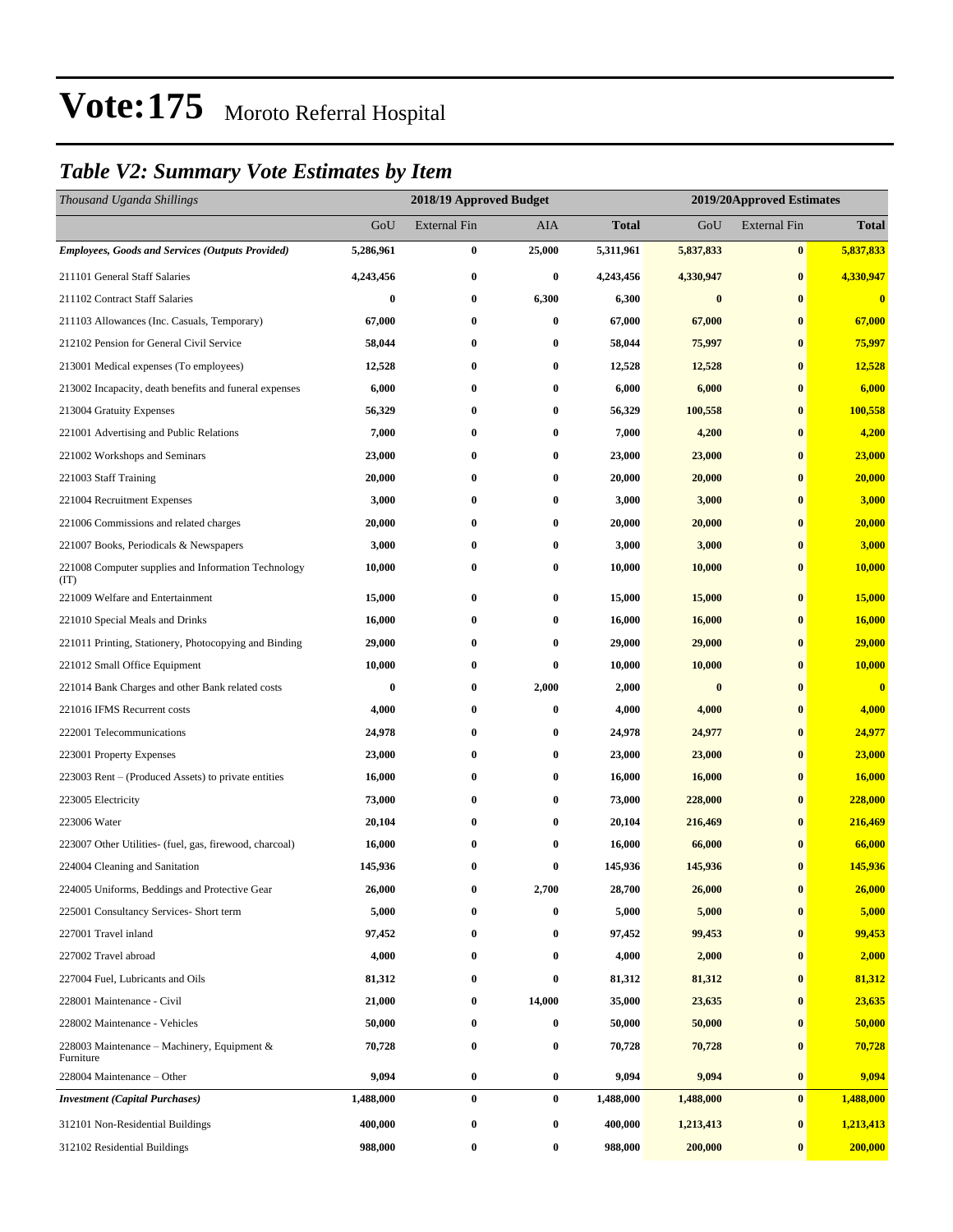| 312203 Furniture & Fixtures    | 50,000    |        | 50,000    | 40,000    | $\mathbf{0}$ | 40,000    |
|--------------------------------|-----------|--------|-----------|-----------|--------------|-----------|
| 312212 Medical Equipment       | 50.000    |        | 50,000    | 34,587    | $\mathbf{0}$ | 34,587    |
| <b>Grand Total Vote 175</b>    | 6.774.961 | 25,000 | 6.799.961 | 7,325,833 |              | 7,325,833 |
| <b>Total Excluding Arrears</b> | 6,774,961 | 25,000 | 6.799.961 | 7,325,833 |              | 7,325,833 |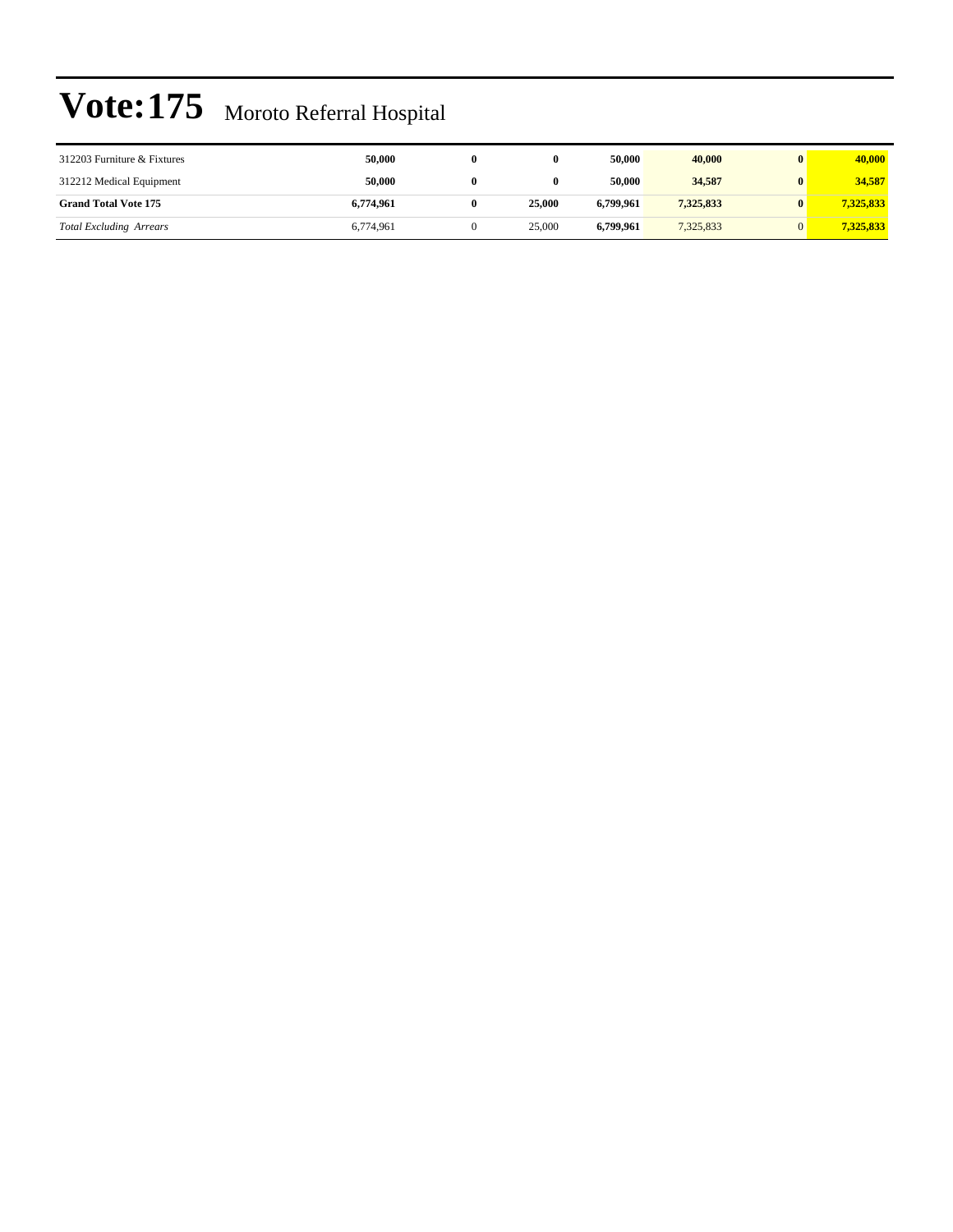### *Table V3: Detailed Estimates by Programme, Sub Programme, Output and Item*

#### *Programme :0856 Regional Referral Hospital Services*

*Recurrent Budget Estimates*

### **SubProgramme 01 Moroto Referral Hosptial Services**

| Thousand Uganda Shillings                                |                  | 2018/19 Approved Budget |                  |              |                       | 2019/20 Approved Estimates |              |
|----------------------------------------------------------|------------------|-------------------------|------------------|--------------|-----------------------|----------------------------|--------------|
| <b>Outputs Provided</b>                                  | Wage             | Non Wage                | AIA              | <b>Total</b> | Wage                  | Non Wage                   | <b>Total</b> |
| <b>Output 085601 Inpatient services</b>                  |                  |                         |                  |              |                       |                            |              |
| 211103 Allowances (Inc. Casuals, Temporary)              | $\boldsymbol{0}$ | 10,000                  | $\boldsymbol{0}$ | 10,000       | $\boldsymbol{0}$      | 10,000                     | 10,000       |
| 221001 Advertising and Public Relations                  | $\boldsymbol{0}$ | 2,000                   | $\boldsymbol{0}$ | 2,000        | $\boldsymbol{0}$      | 2,000                      | 2,000        |
| 221002 Workshops and Seminars                            | $\boldsymbol{0}$ | 5,000                   | $\boldsymbol{0}$ | 5,000        | $\mathbf{0}$          | 5,000                      | 5,000        |
| 221008 Computer supplies and Information Technology (IT) | $\boldsymbol{0}$ | 3,000                   | $\boldsymbol{0}$ | 3,000        | $\boldsymbol{0}$      | 3,000                      | 3,000        |
| 221009 Welfare and Entertainment                         | $\boldsymbol{0}$ | 10,000                  | $\boldsymbol{0}$ | 10,000       | $\boldsymbol{0}$      | 10,000                     | 10,000       |
| 221010 Special Meals and Drinks                          | $\boldsymbol{0}$ | 6,000                   | $\boldsymbol{0}$ | 6,000        | $\boldsymbol{0}$      | 6,000                      | 6,000        |
| 221011 Printing, Stationery, Photocopying and Binding    | $\boldsymbol{0}$ | 5,000                   | $\boldsymbol{0}$ | 5,000        | $\boldsymbol{0}$      | 5,000                      | 5,000        |
| 223001 Property Expenses                                 | $\boldsymbol{0}$ | 5,000                   | $\boldsymbol{0}$ | 5,000        | $\boldsymbol{0}$      | 5,000                      | 5,000        |
| 223005 Electricity                                       | $\boldsymbol{0}$ | 32,000                  | $\boldsymbol{0}$ | 32,000       | $\boldsymbol{0}$      | 85,750                     | 85,750       |
| 223006 Water                                             | $\boldsymbol{0}$ | 5,000                   | $\boldsymbol{0}$ | 5,000        | $\boldsymbol{0}$      | 58,750                     | 58,750       |
| 223007 Other Utilities- (fuel, gas, firewood, charcoal)  | $\boldsymbol{0}$ | 5,000                   | $\boldsymbol{0}$ | 5,000        | $\boldsymbol{0}$      | 25,000                     | 25,000       |
| 224004 Cleaning and Sanitation                           | $\boldsymbol{0}$ | 55,936                  | $\boldsymbol{0}$ | 55,936       | $\boldsymbol{0}$      | 55,936                     | 55,936       |
| 224005 Uniforms, Beddings and Protective Gear            | $\boldsymbol{0}$ | 5,000                   | $\boldsymbol{0}$ | 5,000        | $\mathbf{0}$          | 5,000                      | 5,000        |
| 227001 Travel inland                                     | $\boldsymbol{0}$ | 13,000                  | $\boldsymbol{0}$ | 13,000       | $\boldsymbol{0}$      | 13,000                     | 13,000       |
| 227002 Travel abroad                                     | $\boldsymbol{0}$ | 2,000                   | $\boldsymbol{0}$ | 2,000        | $\boldsymbol{0}$      | 2,000                      | 2,000        |
| 227004 Fuel, Lubricants and Oils                         | $\boldsymbol{0}$ | 6,461                   | $\boldsymbol{0}$ | 6,461        | $\boldsymbol{0}$      | 6,461                      | 6,461        |
| 228001 Maintenance - Civil                               | $\boldsymbol{0}$ | 10,000                  | $\boldsymbol{0}$ | 10,000       | $\boldsymbol{0}$      | 10,000                     | 10,000       |
| 228002 Maintenance - Vehicles                            | $\boldsymbol{0}$ | 15,000                  | $\boldsymbol{0}$ | 15,000       | $\boldsymbol{0}$      | 15,000                     | 15,000       |
| 228003 Maintenance - Machinery, Equipment & Furniture    | $\boldsymbol{0}$ | 2,000                   | $\boldsymbol{0}$ | 2,000        | $\boldsymbol{0}$      | 2,000                      | 2,000        |
| 228004 Maintenance – Other                               | $\boldsymbol{0}$ | 2,000                   | $\boldsymbol{0}$ | 2,000        | $\boldsymbol{0}$      | 2,000                      | 2,000        |
| <b>Total Cost of Output 01</b>                           | 0                | 199,397                 | 0                | 199,397      | $\boldsymbol{\theta}$ | 326,897                    | 326,897      |
| Output 085602 Outpatient services                        |                  |                         |                  |              |                       |                            |              |
| 211103 Allowances (Inc. Casuals, Temporary)              | $\boldsymbol{0}$ | 8,000                   | $\boldsymbol{0}$ | 8,000        | $\mathbf{0}$          | 8,000                      | 8,000        |
| 221002 Workshops and Seminars                            | $\boldsymbol{0}$ | 4,000                   | $\boldsymbol{0}$ | 4,000        | $\boldsymbol{0}$      | 4,000                      | 4,000        |
| 221008 Computer supplies and Information Technology (IT) | $\boldsymbol{0}$ | 3,000                   | $\boldsymbol{0}$ | 3,000        | $\boldsymbol{0}$      | 3,000                      | 3,000        |
| 221009 Welfare and Entertainment                         | $\boldsymbol{0}$ | 5,000                   | $\boldsymbol{0}$ | 5,000        | $\boldsymbol{0}$      | 5,000                      | 5,000        |
| 221010 Special Meals and Drinks                          | $\boldsymbol{0}$ | 4,000                   | $\boldsymbol{0}$ | 4,000        | $\mathbf{0}$          | 4,000                      | 4,000        |
| 221011 Printing, Stationery, Photocopying and Binding    | $\boldsymbol{0}$ | 5,000                   | $\boldsymbol{0}$ | 5,000        | $\mathbf{0}$          | 5,000                      | 5,000        |
| 223005 Electricity                                       | $\boldsymbol{0}$ | $\boldsymbol{0}$        | $\boldsymbol{0}$ | $\bf{0}$     | $\boldsymbol{0}$      | 53,750                     | 53,750       |
| 223006 Water                                             | $\boldsymbol{0}$ | 10,000                  | $\boldsymbol{0}$ | 10,000       | $\boldsymbol{0}$      | 63,750                     | 63,750       |
| 223007 Other Utilities- (fuel, gas, firewood, charcoal)  | $\boldsymbol{0}$ | 5,000                   | $\boldsymbol{0}$ | 5,000        | $\mathbf{0}$          | 15,000                     | 15,000       |
| 224004 Cleaning and Sanitation                           | $\boldsymbol{0}$ | 45,000                  | $\boldsymbol{0}$ | 45,000       | $\mathbf{0}$          | 45,000                     | 45,000       |
| 224005 Uniforms, Beddings and Protective Gear            | $\boldsymbol{0}$ | 5,000                   | $\boldsymbol{0}$ | 5,000        | $\mathbf{0}$          | 5,000                      | 5,000        |
| 225001 Consultancy Services- Short term                  | $\boldsymbol{0}$ | 2,000                   | $\boldsymbol{0}$ | 2,000        | $\boldsymbol{0}$      | 2,000                      | 2,000        |
| 227001 Travel inland                                     | $\boldsymbol{0}$ | 8,000                   | $\boldsymbol{0}$ | 8,000        | $\boldsymbol{0}$      | 8,000                      | 8,000        |
| 227004 Fuel, Lubricants and Oils                         | $\boldsymbol{0}$ | 30,000                  | $\boldsymbol{0}$ | 30,000       | $\boldsymbol{0}$      | 30,000                     | 30,000       |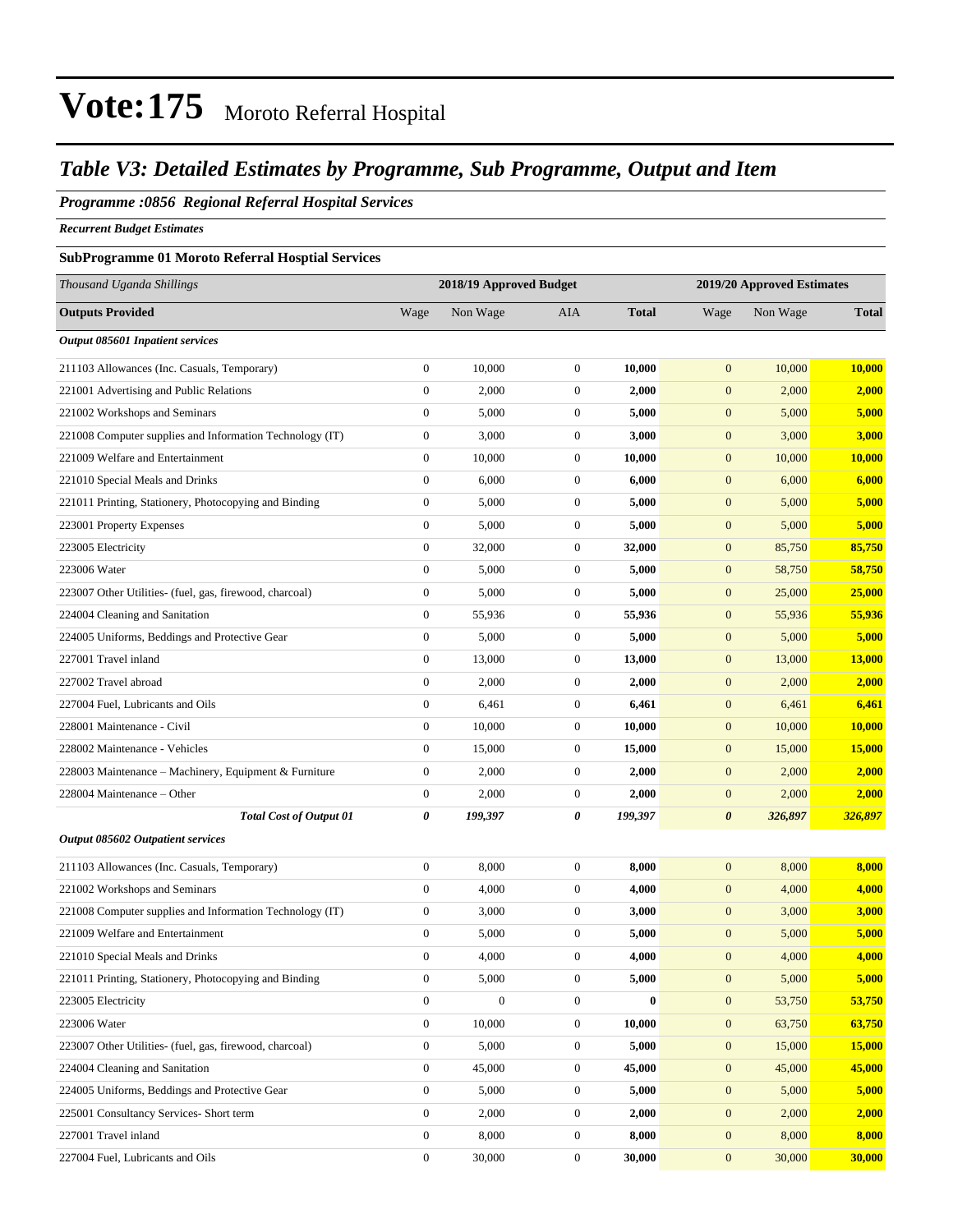| 228001 Maintenance - Civil                               | $\mathbf{0}$     | 5,000            | $\mathbf{0}$     | 5,000     | $\mathbf{0}$          | 5,000        | 5,000         |
|----------------------------------------------------------|------------------|------------------|------------------|-----------|-----------------------|--------------|---------------|
| 228003 Maintenance - Machinery, Equipment & Furniture    | $\boldsymbol{0}$ | 1,000            | $\mathbf{0}$     | 1,000     | $\mathbf{0}$          | 1,000        | 1,000         |
| 228004 Maintenance - Other                               | $\boldsymbol{0}$ | 4,000            | $\boldsymbol{0}$ | 4,000     | $\boldsymbol{0}$      | 4,000        | 4,000         |
| <b>Total Cost of Output 02</b>                           | 0                | 144,000          | 0                | 144,000   | $\boldsymbol{\theta}$ | 261,500      | 261,500       |
| Output 085604 Diagnostic services                        |                  |                  |                  |           |                       |              |               |
| 211103 Allowances (Inc. Casuals, Temporary)              | $\boldsymbol{0}$ | 4,000            | $\boldsymbol{0}$ | 4,000     | $\mathbf{0}$          | 4,000        | 4,000         |
| 221011 Printing, Stationery, Photocopying and Binding    | $\mathbf{0}$     | 5,000            | $\mathbf{0}$     | 5,000     | $\boldsymbol{0}$      | 5,000        | 5,000         |
| 223001 Property Expenses                                 | $\boldsymbol{0}$ | 12,000           | $\mathbf{0}$     | 12,000    | $\mathbf{0}$          | 12,000       | 12,000        |
| 223005 Electricity                                       | $\boldsymbol{0}$ | 41,000           | $\boldsymbol{0}$ | 41,000    | $\boldsymbol{0}$      | 64,750       | 64,750        |
| 223006 Water                                             | $\boldsymbol{0}$ | $\mathbf{0}$     | $\boldsymbol{0}$ | $\bf{0}$  | $\boldsymbol{0}$      | 63,750       | 63,750        |
| 223007 Other Utilities- (fuel, gas, firewood, charcoal)  | $\boldsymbol{0}$ | $\mathbf{0}$     | $\mathbf{0}$     | $\bf{0}$  | $\boldsymbol{0}$      | 10,000       | <b>10,000</b> |
| 224004 Cleaning and Sanitation                           | $\mathbf{0}$     | 5,000            | $\mathbf{0}$     | 5,000     | $\boldsymbol{0}$      | 5,000        | 5,000         |
| 227001 Travel inland                                     | $\mathbf{0}$     | 7,000            | $\mathbf{0}$     | 7,000     | $\mathbf{0}$          | 7,000        | 7,000         |
| 227004 Fuel, Lubricants and Oils                         | $\boldsymbol{0}$ | 17,000           | $\boldsymbol{0}$ | 17,000    | $\boldsymbol{0}$      | 17,000       | 17,000        |
| <b>Total Cost of Output 04</b>                           | 0                | 91,000           | 0                | 91,000    | $\boldsymbol{\theta}$ | 188,500      | 188,500       |
| Output 085605 Hospital Management and support services   |                  |                  |                  |           |                       |              |               |
| 211101 General Staff Salaries                            | 4,243,456        | $\boldsymbol{0}$ | $\mathbf{0}$     | 4,243,456 | 4,330,947             | $\mathbf{0}$ | 4,330,947     |
| 211102 Contract Staff Salaries                           | $\boldsymbol{0}$ | $\mathbf{0}$     | 6,300            | 6,300     | $\boldsymbol{0}$      | $\mathbf{0}$ | $\bf{0}$      |
| 211103 Allowances (Inc. Casuals, Temporary)              | $\boldsymbol{0}$ | 9,000            | $\mathbf{0}$     | 9,000     | $\mathbf{0}$          | 9,000        | 9,000         |
| 212102 Pension for General Civil Service                 | $\boldsymbol{0}$ | 58,044           | $\mathbf{0}$     | 58,044    | $\boldsymbol{0}$      | 75,997       | 75,997        |
| 213001 Medical expenses (To employees)                   | $\boldsymbol{0}$ | 12,528           | $\mathbf{0}$     | 12,528    | $\boldsymbol{0}$      | 12,528       | 12,528        |
| 213002 Incapacity, death benefits and funeral expenses   | $\boldsymbol{0}$ | 6,000            | $\boldsymbol{0}$ | 6,000     | $\boldsymbol{0}$      | 6,000        | 6,000         |
| 213004 Gratuity Expenses                                 | $\boldsymbol{0}$ | 56,329           | $\boldsymbol{0}$ | 56,329    | $\boldsymbol{0}$      | 100,558      | 100,558       |
| 221001 Advertising and Public Relations                  | $\boldsymbol{0}$ | 3,000            | $\mathbf{0}$     | 3,000     | $\mathbf{0}$          | 200          | <b>200</b>    |
| 221002 Workshops and Seminars                            | $\boldsymbol{0}$ | 5,000            | $\boldsymbol{0}$ | 5,000     | $\boldsymbol{0}$      | 5,000        | 5,000         |
| 221006 Commissions and related charges                   | $\boldsymbol{0}$ | 20,000           | $\boldsymbol{0}$ | 20,000    | $\boldsymbol{0}$      | 20,000       | 20,000        |
| 221007 Books, Periodicals & Newspapers                   | $\boldsymbol{0}$ | 3,000            | $\boldsymbol{0}$ | 3,000     | $\mathbf{0}$          | 3,000        | 3,000         |
| 221008 Computer supplies and Information Technology (IT) | $\boldsymbol{0}$ | 1,000            | $\boldsymbol{0}$ | 1,000     | $\boldsymbol{0}$      | 1,000        | 1,000         |
| 221010 Special Meals and Drinks                          | $\boldsymbol{0}$ | 3,000            | $\mathbf{0}$     | 3,000     | $\mathbf{0}$          | 3,000        | 3,000         |
| 221011 Printing, Stationery, Photocopying and Binding    | $\boldsymbol{0}$ | 9,000            | $\mathbf{0}$     | 9,000     | $\mathbf{0}$          | 9,000        | 9,000         |
| 221012 Small Office Equipment                            | $\boldsymbol{0}$ | 6,000            | $\boldsymbol{0}$ | 6,000     | $\boldsymbol{0}$      | 6,000        | 6,000         |
| 221014 Bank Charges and other Bank related costs         | $\boldsymbol{0}$ | $\boldsymbol{0}$ | 2,000            | 2,000     | $\mathbf{0}$          | $\mathbf{0}$ | $\bf{0}$      |
| 221016 IFMS Recurrent costs                              | $\boldsymbol{0}$ | 4,000            | $\mathbf{0}$     | 4,000     | $\boldsymbol{0}$      | 4,000        | 4,000         |
| 222001 Telecommunications                                | $\boldsymbol{0}$ | 5,430            | $\boldsymbol{0}$ | 5,430     | $\mathbf{0}$          | 5,430        | 5,430         |
| 223003 Rent – (Produced Assets) to private entities      | $\boldsymbol{0}$ | 16,000           | $\boldsymbol{0}$ | 16,000    | $\boldsymbol{0}$      | 16,000       | 16,000        |
| 223005 Electricity                                       | $\boldsymbol{0}$ | $\boldsymbol{0}$ | $\boldsymbol{0}$ | $\bf{0}$  | $\mathbf{0}$          | 23,750       | 23,750        |
| 223006 Water                                             | $\mathbf{0}$     | 5,104            | $\boldsymbol{0}$ | 5,104     | $\boldsymbol{0}$      | 30,219       | 30,219        |
| 223007 Other Utilities- (fuel, gas, firewood, charcoal)  | $\boldsymbol{0}$ | 6,000            | $\boldsymbol{0}$ | 6,000     | $\mathbf{0}$          | 16,000       | 16,000        |
| 224005 Uniforms, Beddings and Protective Gear            | $\boldsymbol{0}$ | 5,000            | 2,700            | 7,700     | $\mathbf{0}$          | 5,000        | 5,000         |
| 225001 Consultancy Services- Short term                  | $\boldsymbol{0}$ | 3,000            | $\boldsymbol{0}$ | 3,000     | $\mathbf{0}$          | 3,000        | 3,000         |
| 227001 Travel inland                                     | $\boldsymbol{0}$ | $\boldsymbol{0}$ | $\boldsymbol{0}$ | $\bf{0}$  | $\mathbf{0}$          | 2,000        | 2,000         |
| 227002 Travel abroad                                     | $\boldsymbol{0}$ | 2,000            | $\boldsymbol{0}$ | 2,000     | $\mathbf{0}$          | $\mathbf{0}$ | $\bf{0}$      |
| 227004 Fuel, Lubricants and Oils                         | $\boldsymbol{0}$ | 4,000            | $\boldsymbol{0}$ | 4,000     | $\mathbf{0}$          | 4,000        | 4,000         |
| 228001 Maintenance - Civil                               | $\boldsymbol{0}$ | 6,000            | 14,000           | 20,000    | $\mathbf{0}$          | 8,635        | 8,635         |
| 228002 Maintenance - Vehicles                            | $\boldsymbol{0}$ | 8,000            | $\boldsymbol{0}$ | 8,000     | $\boldsymbol{0}$      | 8,000        | 8,000         |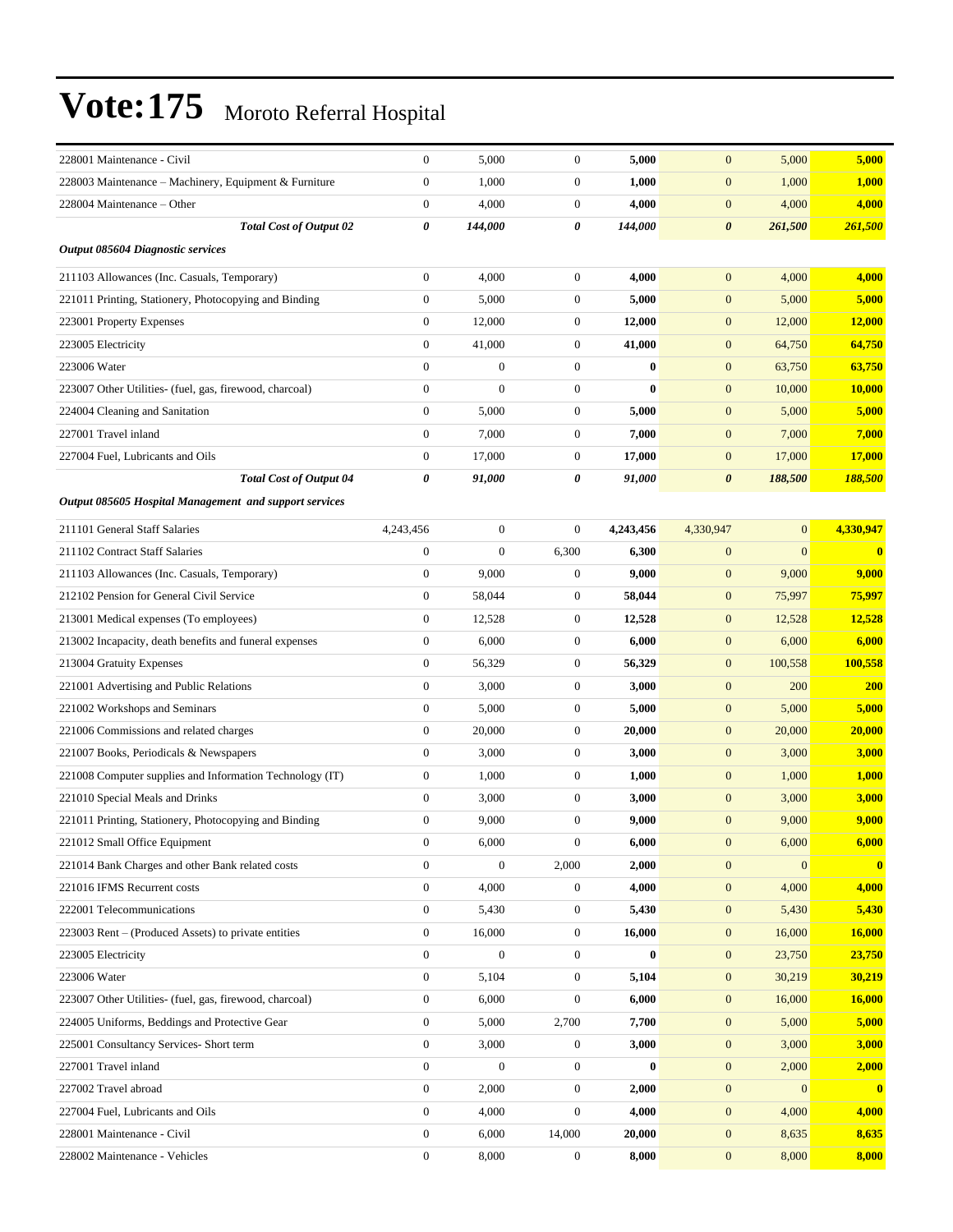| 228003 Maintenance – Machinery, Equipment & Furniture    | $\mathbf{0}$     | 1,000   | $\boldsymbol{0}$      | 1,000     | $\mathbf{0}$          | 1,000     | 1,000         |
|----------------------------------------------------------|------------------|---------|-----------------------|-----------|-----------------------|-----------|---------------|
| 228004 Maintenance – Other                               | $\overline{0}$   | 3,094   | $\boldsymbol{0}$      | 3,094     | $\overline{0}$        | 3,094     | 3,094         |
| <b>Total Cost of Output 05</b>                           | 4,243,456        | 260,529 | 25,000                | 4,528,985 | 4,330,947             | 381,411   | 4,712,358     |
| Output 085606 Prevention and rehabilitation services     |                  |         |                       |           |                       |           |               |
| 211103 Allowances (Inc. Casuals, Temporary)              | $\boldsymbol{0}$ | 24,000  | $\mathbf{0}$          | 24,000    | $\mathbf{0}$          | 24,000    | 24,000        |
| 221008 Computer supplies and Information Technology (IT) | $\boldsymbol{0}$ | 3,000   | $\boldsymbol{0}$      | 3,000     | $\boldsymbol{0}$      | 3,000     | 3,000         |
| 221010 Special Meals and Drinks                          | $\boldsymbol{0}$ | 3,000   | $\boldsymbol{0}$      | 3,000     | $\mathbf{0}$          | 3,000     | 3,000         |
| 223001 Property Expenses                                 | $\boldsymbol{0}$ | 6,000   | $\boldsymbol{0}$      | 6,000     | $\boldsymbol{0}$      | 6,000     | 6,000         |
| 224004 Cleaning and Sanitation                           | $\boldsymbol{0}$ | 40,000  | $\boldsymbol{0}$      | 40,000    | $\mathbf{0}$          | 40,000    | 40,000        |
| 224005 Uniforms, Beddings and Protective Gear            | $\boldsymbol{0}$ | 10,000  | $\boldsymbol{0}$      | 10,000    | $\mathbf{0}$          | 10,000    | 10,000        |
| 227001 Travel inland                                     | $\boldsymbol{0}$ | 29,452  | $\boldsymbol{0}$      | 29,452    | $\boldsymbol{0}$      | 29,453    | 29,453        |
| 227004 Fuel, Lubricants and Oils                         | $\boldsymbol{0}$ | 3,851   | $\boldsymbol{0}$      | 3,851     | $\mathbf{0}$          | 3,851     | 3,851         |
| <b>Total Cost of Output 06</b>                           | 0                | 119,303 | 0                     | 119,303   | $\boldsymbol{\theta}$ | 119,303   | 119,303       |
| <b>Output 085607 Immunisation Services</b>               |                  |         |                       |           |                       |           |               |
| 211103 Allowances (Inc. Casuals, Temporary)              | $\boldsymbol{0}$ | 4,000   | $\mathbf{0}$          | 4,000     | $\mathbf{0}$          | 4,000     | 4,000         |
| 221001 Advertising and Public Relations                  | $\boldsymbol{0}$ | 2,000   | $\mathbf{0}$          | 2,000     | $\mathbf{0}$          | 2,000     | 2,000         |
| 221012 Small Office Equipment                            | $\boldsymbol{0}$ | 4,000   | $\boldsymbol{0}$      | 4,000     | $\boldsymbol{0}$      | 4,000     | 4,000         |
| 222001 Telecommunications                                | $\boldsymbol{0}$ | 14,548  | $\boldsymbol{0}$      | 14,548    | $\mathbf{0}$          | 14,547    | 14,547        |
| 224005 Uniforms, Beddings and Protective Gear            | $\boldsymbol{0}$ | 1,000   | $\boldsymbol{0}$      | 1,000     | $\boldsymbol{0}$      | 1,000     | 1,000         |
| 227001 Travel inland                                     | $\mathbf{0}$     | 19,000  | $\mathbf{0}$          | 19,000    | $\boldsymbol{0}$      | 19,000    | <b>19,000</b> |
| 227004 Fuel, Lubricants and Oils                         | $\boldsymbol{0}$ | 10,000  | $\mathbf{0}$          | 10,000    | $\mathbf{0}$          | 10,000    | 10,000        |
| 228002 Maintenance - Vehicles                            | $\boldsymbol{0}$ | 10,000  | $\boldsymbol{0}$      | 10,000    | $\boldsymbol{0}$      | 10,000    | 10,000        |
| 228003 Maintenance – Machinery, Equipment & Furniture    | $\boldsymbol{0}$ | 2,728   | $\boldsymbol{0}$      | 2,728     | $\mathbf{0}$          | 2,728     | 2,728         |
| <b>Total Cost of Output 07</b>                           | 0                | 67,275  | $\boldsymbol{\theta}$ | 67,275    | $\boldsymbol{\theta}$ | 67,275    | <u>67,275</u> |
| Output 085619 Human Resource Management Services         |                  |         |                       |           |                       |           |               |
| 211103 Allowances (Inc. Casuals, Temporary)              | $\boldsymbol{0}$ | 3,000   | $\boldsymbol{0}$      | 3,000     | $\mathbf{0}$          | 3,000     | 3,000         |
| 221003 Staff Training                                    | $\boldsymbol{0}$ | 15,000  | $\boldsymbol{0}$      | 15,000    | $\mathbf{0}$          | 15,000    | 15,000        |
| 221004 Recruitment Expenses                              | $\boldsymbol{0}$ | 3,000   | $\boldsymbol{0}$      | 3,000     | $\boldsymbol{0}$      | 3,000     | 3,000         |
| 227001 Travel inland                                     | $\mathbf{0}$     | 4,000   | $\boldsymbol{0}$      | 4,000     | $\mathbf{0}$          | 4,000     | 4,000         |
| <b>Total Cost of Output 19</b>                           | 0                | 25,000  | $\boldsymbol{\theta}$ | 25,000    | $\boldsymbol{\theta}$ | 25,000    | 25,000        |
| <b>Output 085620 Records Management Services</b>         |                  |         |                       |           |                       |           |               |
| 211103 Allowances (Inc. Casuals, Temporary)              | $\boldsymbol{0}$ | 2,000   | $\boldsymbol{0}$      | 2,000     | $\mathbf{0}$          | 2,000     | 2,000         |
| 227001 Travel inland                                     | $\boldsymbol{0}$ | 3,000   | $\boldsymbol{0}$      | 3,000     | $\mathbf{0}$          | 3,000     | 3,000         |
| <b>Total Cost of Output 20</b>                           | $\pmb{\theta}$   | 5,000   | 0                     | 5,000     | $\boldsymbol{\theta}$ | 5,000     | 5,000         |
| <b>Total Cost Of Outputs Provided</b>                    | 4,243,456        | 911,505 | 25,000                | 5,179,961 | 4,330,947             | 1,374,887 | 5,705,833     |
| <b>Total Cost for SubProgramme 01</b>                    | 4,243,456        | 911,505 | 25,000                | 5,179,961 | 4,330,947             | 1,374,887 | 5,705,833     |
| <b>Total Excluding Arrears</b>                           | 4,243,456        | 911,505 | 25,000                | 5,179,961 | 4,330,947             | 1,374,887 | 5,705,833     |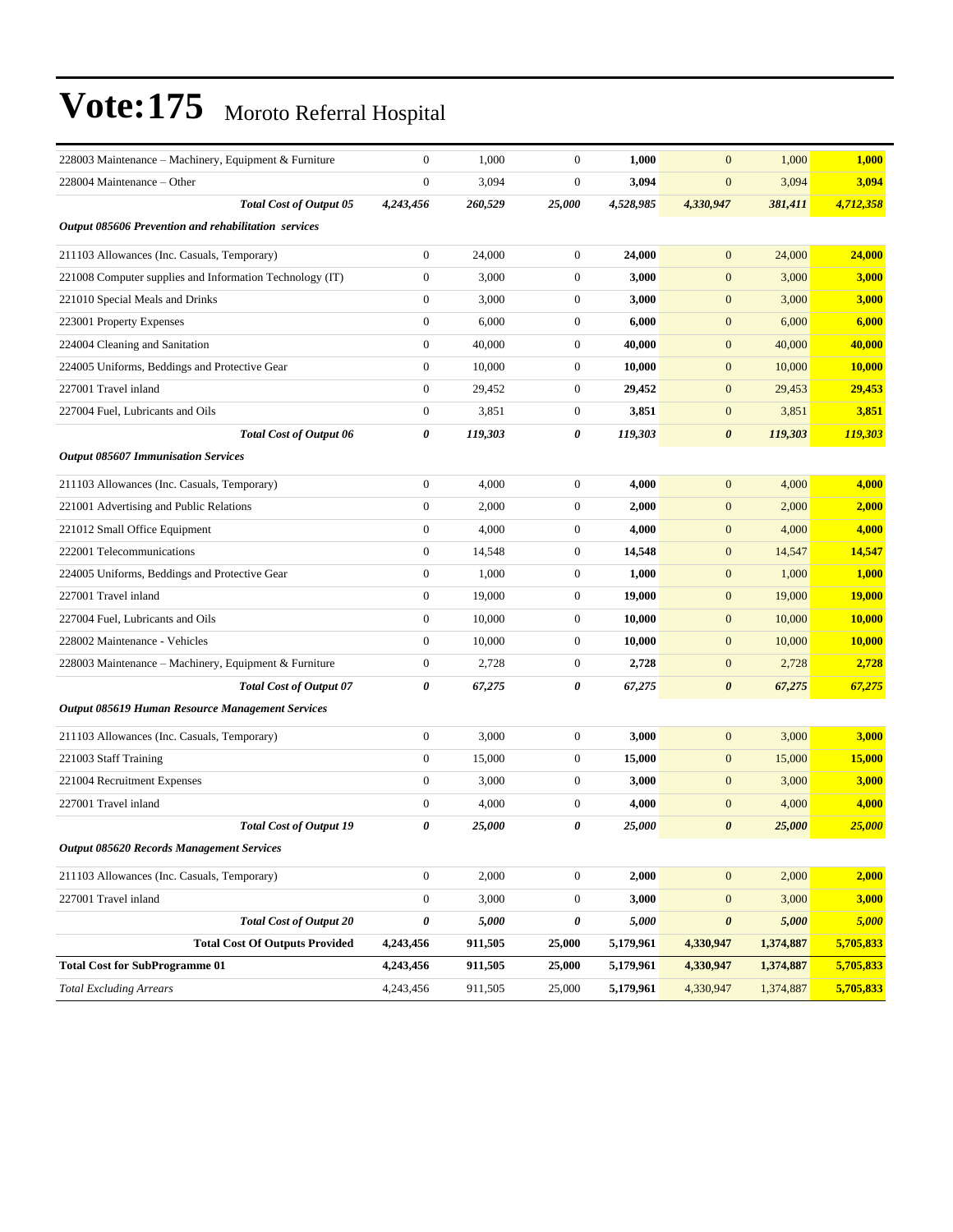#### **SubProgramme 02 Moroto Referral Hospital Internal Audit**

| Thousand Uganda Shillings                              |              | 2018/19 Approved Budget |              | 2019/20 Approved Estimates |                       |          |              |  |  |  |
|--------------------------------------------------------|--------------|-------------------------|--------------|----------------------------|-----------------------|----------|--------------|--|--|--|
| <b>Outputs Provided</b>                                | Wage         | Non Wage                | <b>AIA</b>   | <b>Total</b>               | Wage                  | Non Wage | <b>Total</b> |  |  |  |
| Output 085605 Hospital Management and support services |              |                         |              |                            |                       |          |              |  |  |  |
| 211103 Allowances (Inc. Casuals, Temporary)            | $\mathbf{0}$ | 3,000                   | $\theta$     | 3,000                      | $\mathbf{0}$          | 3,000    | 3,000        |  |  |  |
| 227001 Travel inland                                   | $\mathbf{0}$ | 4,000                   | $\theta$     | 4,000                      | $\mathbf{0}$          | 4,000    | 4,000        |  |  |  |
| <b>Total Cost of Output 05</b>                         | 0            | 7,000                   | 0            | 7,000                      | $\boldsymbol{\theta}$ | 7,000    | 7,000        |  |  |  |
| <b>Total Cost Of Outputs Provided</b>                  | $\bf{0}$     | 7,000                   | $\bf{0}$     | 7,000                      | $\bf{0}$              | 7,000    | 7,000        |  |  |  |
| <b>Total Cost for SubProgramme 02</b>                  | $\bf{0}$     | 7,000                   | $\mathbf{0}$ | 7,000                      | $\bf{0}$              | 7,000    | 7,000        |  |  |  |
| <b>Total Excluding Arrears</b>                         | $\mathbf{0}$ | 7,000                   | $\theta$     | 7,000                      | $\mathbf{0}$          | 7,000    | 7,000        |  |  |  |
| <b>SubProgramme 03 Moroto Regional Maintenance</b>     |              |                         |              |                            |                       |          |              |  |  |  |

| Thousand Uganda Shillings                              |                | 2018/19 Approved Budget |                |              |                  | 2019/20 Approved Estimates |              |
|--------------------------------------------------------|----------------|-------------------------|----------------|--------------|------------------|----------------------------|--------------|
| <b>Outputs Provided</b>                                | Wage           | Non Wage                | AIA            | <b>Total</b> | Wage             | Non Wage                   | <b>Total</b> |
| Output 085605 Hospital Management and support services |                |                         |                |              |                  |                            |              |
| 221002 Workshops and Seminars                          | $\mathbf{0}$   | 9,000                   | $\overline{0}$ | 9,000        | $\mathbf{0}$     | 9,000                      | 9,000        |
| 221003 Staff Training                                  | $\mathbf{0}$   | 5,000                   | $\overline{0}$ | 5,000        | $\mathbf{0}$     | 5,000                      | 5,000        |
| 221011 Printing, Stationery, Photocopying and Binding  | $\overline{0}$ | 5,000                   | $\overline{0}$ | 5,000        | $\mathbf{0}$     | 5,000                      | 5,000        |
| 222001 Telecommunications                              | $\mathbf{0}$   | 5,000                   | $\overline{0}$ | 5,000        | $\overline{0}$   | 5,000                      | 5,000        |
| 227001 Travel inland                                   | $\overline{0}$ | 10,000                  | $\overline{0}$ | 10,000       | $\mathbf{0}$     | 10,000                     | 10,000       |
| 227004 Fuel, Lubricants and Oils                       | $\mathbf{0}$   | 10,000                  | $\overline{0}$ | 10,000       | $\boldsymbol{0}$ | 10,000                     | 10,000       |
| 228002 Maintenance - Vehicles                          | $\mathbf{0}$   | 17,000                  | $\Omega$       | 17,000       | $\overline{0}$   | 17,000                     | 17,000       |
| 228003 Maintenance – Machinery, Equipment & Furniture  | $\mathbf{0}$   | 64,000                  | $\overline{0}$ | 64,000       | $\mathbf{0}$     | 64,000                     | 64,000       |
| <b>Total Cost of Output 05</b>                         | 0              | 125,000                 | 0              | 125,000      | 0                | 125,000                    | 125,000      |
| <b>Total Cost Of Outputs Provided</b>                  | $\bf{0}$       | 125,000                 | $\bf{0}$       | 125,000      | $\bf{0}$         | 125,000                    | 125,000      |
| <b>Total Cost for SubProgramme 03</b>                  | $\bf{0}$       | 125,000                 | $\bf{0}$       | 125,000      | $\bf{0}$         | 125,000                    | 125,000      |
| <b>Total Excluding Arrears</b>                         | $\overline{0}$ | 125,000                 | $\overline{0}$ | 125,000      | $\mathbf{0}$     | 125,000                    | 125,000      |
| _ _ _ _ _ _                                            |                |                         |                |              |                  |                            |              |

*Development Budget Estimates*

### **Project 1004 Moroto Rehabilitation Referal Hospital**

| Thousand Uganda Shillings                                    |                               | 2018/19 Approved Budget |                |              | 2019/20 Approved Estimates    |                       |              |  |
|--------------------------------------------------------------|-------------------------------|-------------------------|----------------|--------------|-------------------------------|-----------------------|--------------|--|
| <b>Capital Purchases</b>                                     | <b>GoU Dev't External Fin</b> |                         | <b>AIA</b>     | <b>Total</b> | <b>GoU Dev't External Fin</b> |                       | <b>Total</b> |  |
| Output 085681 Staff houses construction and rehabilitation   |                               |                         |                |              |                               |                       |              |  |
| 312102 Residential Buildings                                 | 988,000                       | $\mathbf{0}$            | $\overline{0}$ | 988,000      | 200,000                       | $\mathbf{0}$          | 200,000      |  |
| Total Cost Of Output 085681                                  | 988,000                       | 0                       | 0              | 988,000      | 200,000                       | $\boldsymbol{\theta}$ | 200,000      |  |
| Output 085682 Maternity ward construction and rehabilitation |                               |                         |                |              |                               |                       |              |  |
| 312101 Non-Residential Buildings                             | 400,000                       | $\mathbf{0}$            | $\overline{0}$ | 400,000      | 1,213,413                     | $\mathbf{0}$          | 1,213,413    |  |
| Total Cost Of Output 085682                                  | 400,000                       | 0                       | 0              | 400,000      | 1,213,413                     | $\boldsymbol{\theta}$ | 1,213,413    |  |
| <b>Total Cost for Capital Purchases</b>                      | 1,388,000                     | $\mathbf{0}$            | $\overline{0}$ | 1,388,000    | 1,413,413                     | $\mathbf{0}$          | 1,413,413    |  |
| <b>Total Cost for Project: 1004</b>                          | 1,388,000                     | $\mathbf{0}$            | $\overline{0}$ | 1,388,000    | 1,413,413                     | $\overline{0}$        | 1,413,413    |  |
| <b>Total Excluding Arrears</b>                               | 1,388,000                     | $\mathbf{0}$            | $\mathbf{0}$   | 1.388.000    | 1,413,413                     | $\mathbf{0}$          | 1,413,413    |  |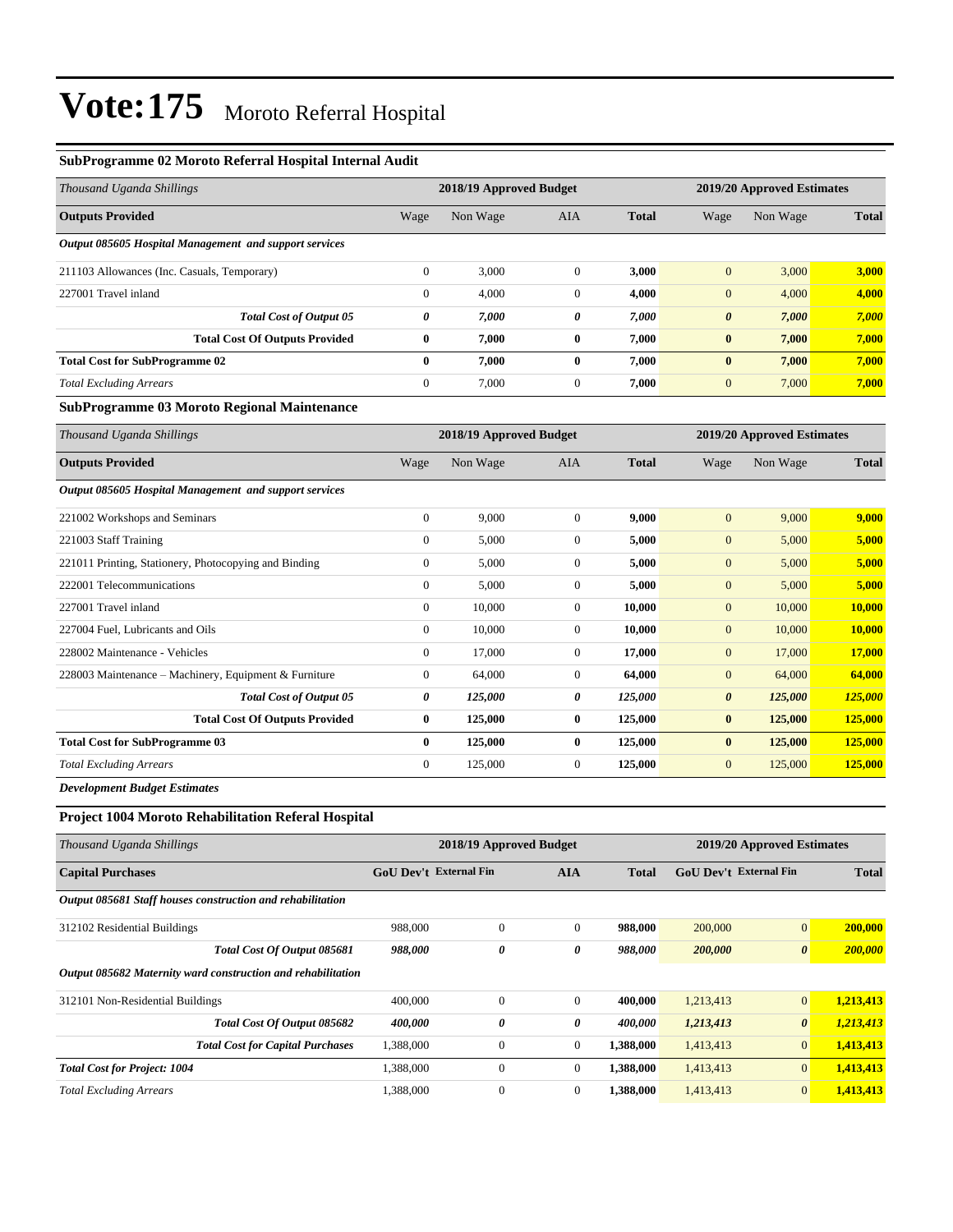#### **Project 1472 Institutional Support to Moroto Regional Referral Hospital**

| Thousand Uganda Shillings                                               |                        | 2018/19 Approved Budget |                |              | 2019/20 Approved Estimates    |                       |              |
|-------------------------------------------------------------------------|------------------------|-------------------------|----------------|--------------|-------------------------------|-----------------------|--------------|
| <b>Capital Purchases</b>                                                | GoU Dev't External Fin |                         | <b>AIA</b>     | <b>Total</b> | <b>GoU Dev't External Fin</b> |                       | <b>Total</b> |
| Output 085678 Purchase of Office and Residential Furniture and Fittings |                        |                         |                |              |                               |                       |              |
| 312203 Furniture & Fixtures                                             | 50,000                 | $\overline{0}$          | $\overline{0}$ | 50,000       | 40,000                        | $\mathbf{0}$          | 40,000       |
| Total Cost Of Output 085678                                             | 50,000                 | 0                       | 0              | 50,000       | 40,000                        | $\boldsymbol{\theta}$ | 40,000       |
| Output 085685 Purchase of Medical Equipment                             |                        |                         |                |              |                               |                       |              |
| 312212 Medical Equipment                                                | 50,000                 | $\overline{0}$          | $\overline{0}$ | 50.000       | 34,587                        | $\mathbf{0}$          | 34,587       |
| Total Cost Of Output 085685                                             | 50,000                 | 0                       | 0              | 50,000       | 34,587                        | $\boldsymbol{\theta}$ | 34,587       |
| <b>Total Cost for Capital Purchases</b>                                 | 100,000                | $\overline{0}$          | $\theta$       | 100.000      | 74,587                        | $\mathbf{0}$          | 74,587       |
| <b>Total Cost for Project: 1472</b>                                     | 100,000                | $\overline{0}$          | $\Omega$       | 100.000      | 74,587                        | $\Omega$              | 74,587       |
| <b>Total Excluding Arrears</b>                                          | 100,000                | $\Omega$                | $\Omega$       | 100,000      | 74,587                        | $\mathbf{0}$          | 74,587       |
|                                                                         | GoU                    | <b>External Fin</b>     | <b>AIA</b>     | <b>Total</b> | GoU                           | <b>External Fin</b>   | <b>Total</b> |
| <b>Total Cost for Programme 56</b>                                      | 6,774,961              | $\bf{0}$                | 25,000         | 6,799,961    | 7,325,833                     | $\mathbf{0}$          | 7,325,833    |
| <b>Total Excluding Arrears</b>                                          | 6,774,961              | $\mathbf{0}$            | 25,000         | 6,799,961    | 7,325,833                     | $\overline{0}$        | 7,325,833    |
|                                                                         | GoU                    | <b>External Fin</b>     | <b>AIA</b>     | <b>Total</b> | GoU                           | <b>External Fin.</b>  | <b>Total</b> |
| <b>Grand Total for Vote 175</b>                                         | 6,774,961              | $\bf{0}$                | 25,000         | 6,799,961    | 7,325,833                     | $\mathbf{0}$          | 7,325,833    |
| <b>Total Excluding Arrears</b>                                          | 6,774,961              | $\mathbf{0}$            | 25,000         | 6,799,961    | 7,325,833                     | $\mathbf{0}$          | 7,325,833    |